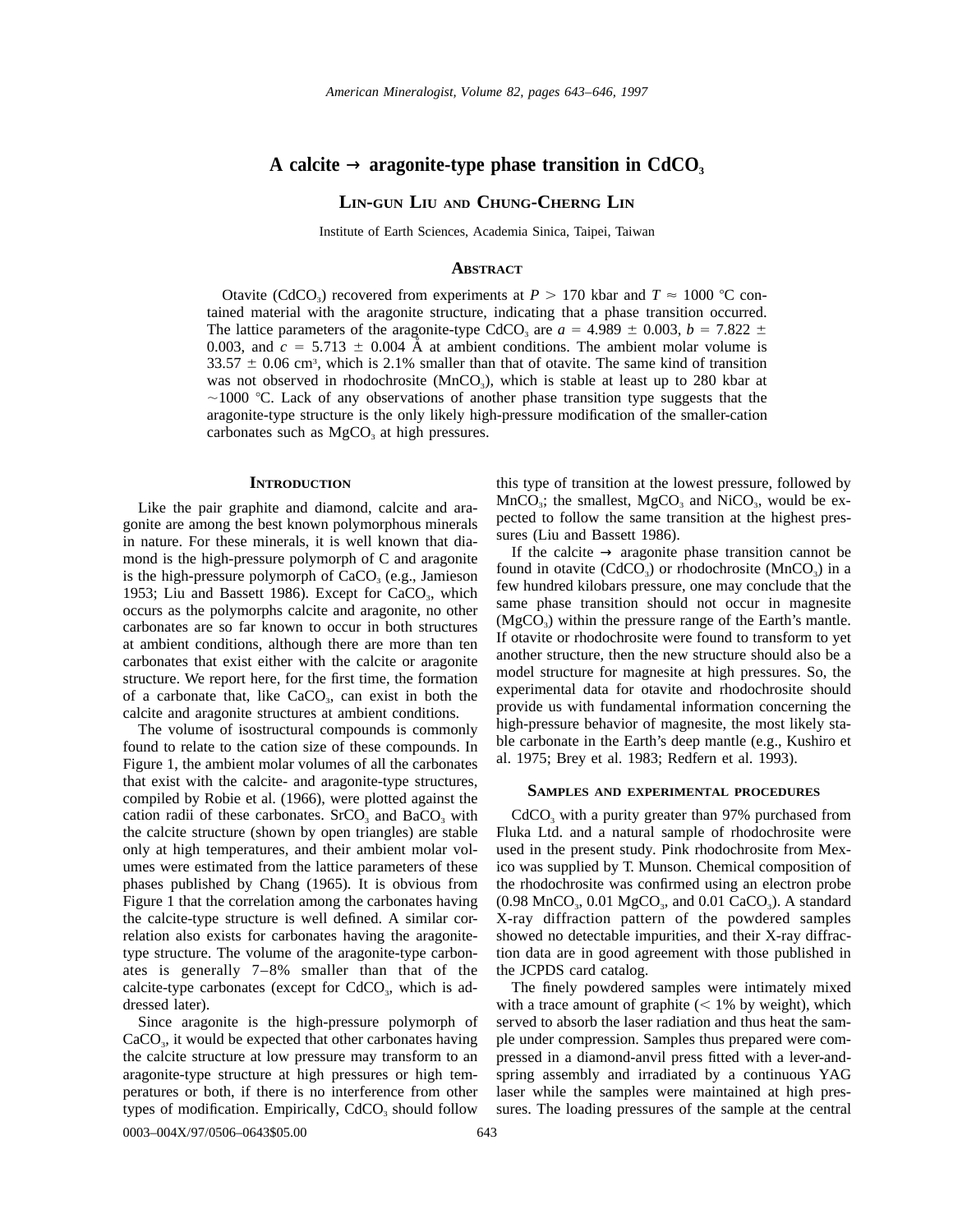

**FIGURE 1.** The correlation between the ambient molar volume and the cation size of carbonates possessing either the calcite or the aragonite structure. The values for calcite-type  $SrCO<sub>3</sub>$ and BaCO<sub>3</sub>, shown by open triangles, were estimated from hightemperature data of Chang (1965) by linear extrapolation. The molar volume for the aragonite-type  $CdCO<sub>3</sub>$  was obtained in the present study.

portion of the anvil were estimated from the length of the spring, which was calibrated according to the room temperature NaCl pressure scale (Weaver et al. 1971). Pressures thus estimated are probably accurate within  $\pm$  10%. Except for the sample itself, no pressure medium was used in the present experiment so as to avoid possible reactions between sample and pressure medium at high pressure and high temperature. Thus, deviatoric stresses must exist in the pressure chamber. Fortunately, however, the pressure gradient is the smallest in the central portion of the anvil where the high-pressure phase transition was observed. The transition pressure estimated in this type of experiment does not appear to be grossly different from those determined in other high-pressure apparatus such as in a multi-anvil press (see, e.g., Liu and Bassett 1986).

Temperatures were estimated on the basis of the intensity of incandescent light emitted from sample and were subject to large uncertainty. In the present study, temperatures of about 800-1200 °C were estimated. At lower pressures, rhodochrosite sometimes absorbs the laser radiation by itself. In this case, rhodochrosite was probably

**TABLE 1.** Room temperature and 1 bar pressure X-ray diffraction data for CdCo<sub>3</sub> quenched from  $\sim$ 250 kbar and  $\sim$ 1000 °C

| Observed          |          | Otavite* |        |             | Aragonite-type<br>$CdCO3$ † |     |                |
|-------------------|----------|----------|--------|-------------|-----------------------------|-----|----------------|
| $1/1_{100}$ $\pm$ | $d(\AA)$ | $d(\AA)$ | hkl    | $III_{100}$ | $d(\AA)$                    | hkl | $\#I_{100}$    |
| 40                | 4.20     |          |        |             | 4.21                        | 110 | 10             |
| 90                | 3.78     | 3.78     | 012    | 80          |                             |     |                |
| 60                | 3.39     |          |        |             | 3.39                        | 111 | 100            |
| 5                 | 3.23     |          |        |             | 3.23                        | 021 | 43             |
| 100               | 2.945    | 2.95     | 104    | 100         |                             |     |                |
| 10                | 2.716    | 2.72     | 006    | 4           | 2.71                        | 121 | 1              |
| 40 <sub>b</sub>   | 2.46     | 2.46     | 110    | 35          | 2.49                        | 200 | 14             |
| 15                | 2.363    |          |        |             | 2.363                       | 112 | 17             |
| 30                | 2.241    | 2.245    | 113    | 8           |                             |     |                |
| 5                 | 2.105    |          |        |             | 2.103                       | 220 | 6              |
| 40                | 2.061    | 2.066    | 202    | 25          |                             |     |                |
| 30                | 1.973    |          |        |             | 1.974                       | 221 | 27             |
| 25                | 1.888    | 1.890    | 024    | 14          | 1.879                       | 202 | 11             |
|                   |          |          |        |             | 1.850                       | 041 | 10             |
| 40 <sub>b</sub>   | 1.838    | 1.838    | 018    | 25          |                             |     |                |
|                   |          | 1.825    | 116    | 35          |                             |     |                |
|                   |          |          |        |             | 1.800                       | 132 | 18             |
| 15                | 1.735    |          |        |             | 1.735                       | 141 | 13             |
| $<$ 5             | 1.694    |          |        |             | 1.694                       | 222 | 3              |
| 30 <sub>b</sub>   | 1.580    | 1.582    | 122    | 16          | 1.565                       | 311 | 6              |
| 20 <sub>b</sub>   | 1.522    | 1.522    | 1.0.10 | 4           | 1.524                       | 232 | $\overline{2}$ |
| 25                | 1.498    | 1.500    | 214    | 12          |                             |     |                |
| 10                | 1.473    | 1.473    | 208    | 6           |                             |     |                |
| 20                | 1.420    | 1.423    | 300    | 8           | 1.428                       | 004 | 1              |
| 10                | 1.358    | 1.357    | 0.0.12 | 2           | 1.355                       | 242 | 1              |
| $<$ 5             | 1.295    | 1.293    | 0.2.10 | 4           | 1.304                       | 060 | 1              |
| 15                | 1.263    | 1.263    | 128    | 6           |                             |     |                |
| 10 <sub>b</sub>   | 1.218    |          |        |             | 1.215                       | 134 | 3              |
|                   |          |          |        |             |                             |     |                |

*Note:* X-ray data collected using Co*K*α radiation.<br>\* From JCPDS 8-456.

† Calculated from cell dimensions of  $a = 4.989$ ,  $b = 7.822$ , and  $c =$ 

5.713 Å. The relative intensities were calculated by assuming  $Cd^{2+}$  replacing  $Ca^{2+}$  in aragonite.

‡ Estimated visually. The letter b denotes broad line.

heated in excess of 2000  $^{\circ}$ C in the present experiment. After quenching and release of pressure, samples were transferred to a modified 57.3 mm diameter Debye-Scherrer camera for X-ray diffraction study using Fe-filtered Co radiation. Because of fluorescence, some samples of rhodochrosite were studied using Ni-filtered Cu radiation. Details of the experimental procedure have been described elsewhere (Liu and Bassett 1986).

## **RESULTS**

 $CdCO<sub>3</sub>$  was found to have the calcite structure (or otavite) at pressures below about 160 kbar. New X-ray diffraction lines were observed in the samples recovered from the experiments between 180 and 250 kbar (inclusive). The number and intensity of the new lines increase at higher pressures. The X-ray diffraction data for the sample, which was laser heated at 250 kbar, are given in Table 1, and a photograph of the diffraction pattern is shown in Figure 2. The products were approximately 65% otavite and 35% the new phase, on the basis of their relative intensities. The appearance of otavite is probably due to a pressure gradient across the diamond anvil and the chill zones of the sample in direct contact with the diamond anvils. As shown in Table 1, there are nine new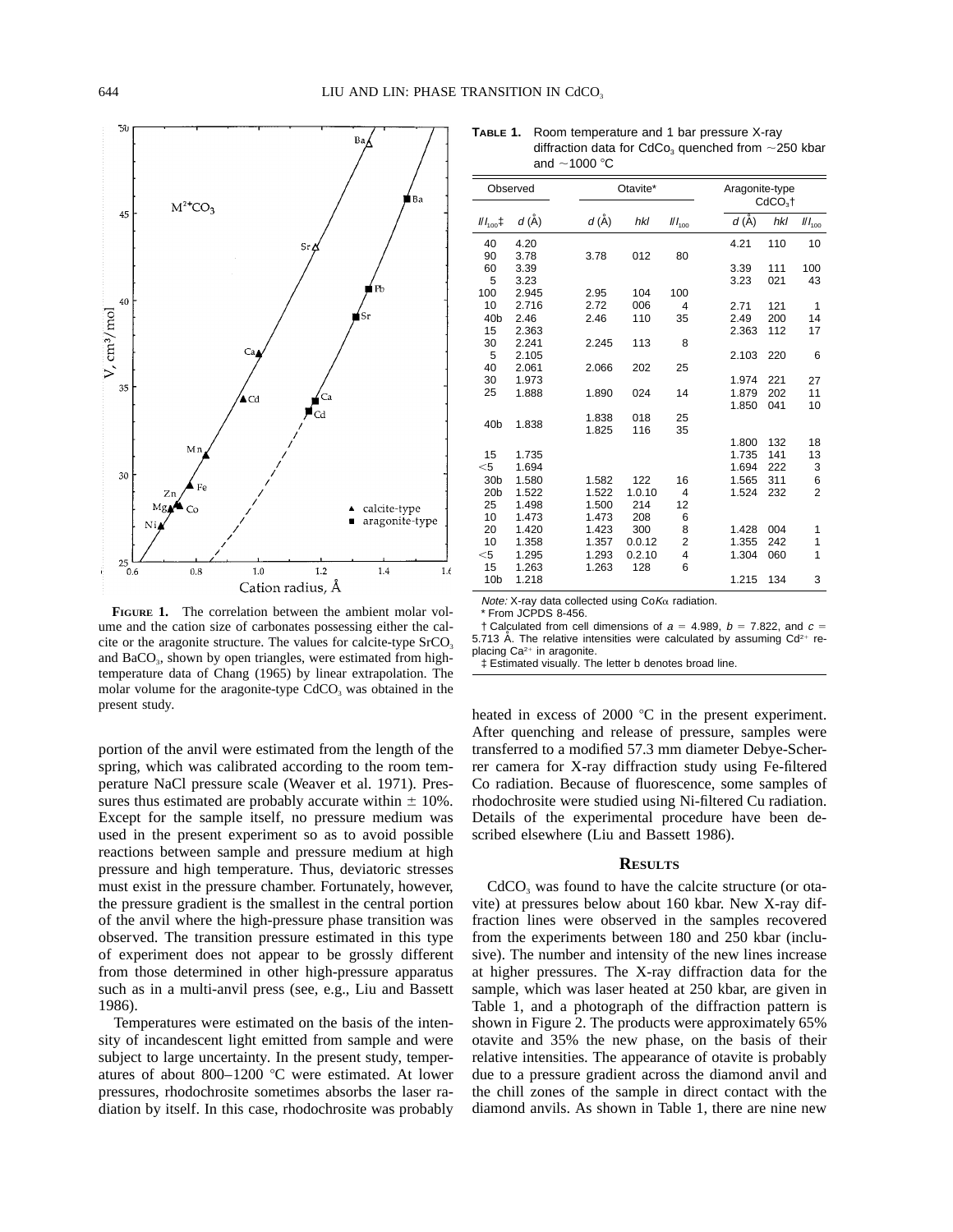

**FIGURE 2.** Photograph of the X-ray diffraction pattern of CdCO<sub>3</sub> quenched from about 250 kbar and 1000  $^{\circ}$ C. The diffraction lines corresponding to the aragonite structure, but not superimposed on those of otavite, are marked by Miller indices at the edge of the photograph. **FIGURE 3.** The variation of the lattice parameters of the ara-

diffraction lines that do not correspond to otavite but can be indexed for the orthorhombic aragonite structure. By using the Novak-Colville least-squares cell parameter refinement program, the lattice parameters of the aragonitetype CdCO<sub>3</sub> calculated from these lines are  $a = 4.989 \pm 1.00$ 0.003,  $b = 7.822 \pm 0.003$ , and  $c = 5.713 \pm 0.004$  Å at ambient conditions. These values are compared with those of other carbonates possessing the aragonite structure in Figure 3. If the lattice parameters of these carbonates vary linearly with the cation size, the values of the lattice parameters of the aragonite-type  $CdCO<sub>3</sub>$  obtained in this study are in good agreement with those of the others shown in Figure 3. The ambient molar volume is calculated to be  $33.57 \pm 0.06$  cm<sup>3</sup> (Fig. 1), which is 2.1% smaller than otavite. Compared with those of otavite, the spacings measured in the present experiment should be accurate within  $\pm$  0.003 Å. The relative intensities of aragonite-type CdCO<sub>3</sub> were also calculated and are listed in Table 1 for comparison. The relative intensities of the 110 and 021 reflections of the aragonite-type  $CdCO<sub>3</sub>$  are in the reverse order of those for aragonite. This is probably due to preferred orientation.

When rhodochrosite was heated at 40 kbar, at some spots the sample temperature was estimated to be as high



gonite-type carbonates with the cation size.

as  $\sim$ 2000 °C because the sample itself absorbed the laser radiation. At these spots, gas bubbles were observed during heating and void spaces were found after quenching and release of pressure. The X-ray diffraction pattern of the recovered sample revealed that the sample was composed of rhodochrosite and manganosite (MnO). Thus, we conclude that some of the rhodochrosite sample was heated at 40 kbar to the temperature at which the sample decomposed into the mixture  $MnO + CO<sub>2</sub>$ . The gas bubbles observed during heating should be  $CO<sub>2</sub>$  gas, and it was lost when pressure was released. The same phenomenon was not observed in experiments between 60 and 280 kbar (inclusive), in which only rhodochrosite was observed. Thus, it is reasonable to concluded that rhodochrosite is stable at least up to 280 kbar at  $\sim$ 1000 °C.

### **DISCUSSION**

The size of  $Cd^{2+}$  is only about 5% smaller than that of  $Ca^{2+}$  in the calcite-type structure (Fig. 1), and it entails about 180 kbar at  $\sim$ 1000 °C to form the aragonite-type  $CdCO<sub>3</sub>$ . The same transition was not found in MnCO<sub>3</sub> in the experiments up to 280 kbar at  $\sim$ 1000 °C, and Mn<sup>2+</sup>